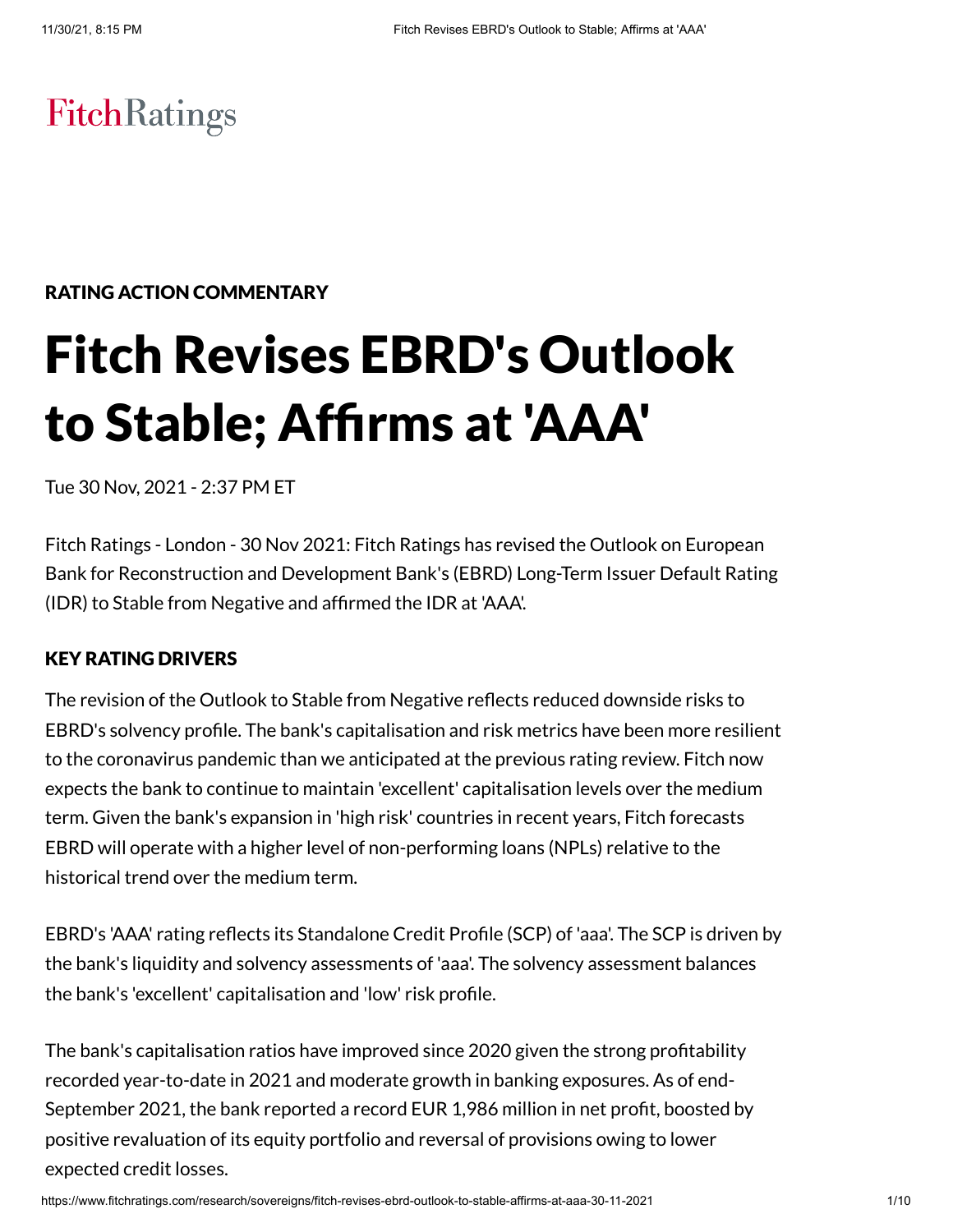The bank's equity-to-adjusted assets and guarantees (e/a) ratio and Fitch's usable capital to risk-weighted assets (FRA) ratio had marginally improved at end-June 2021 compared with a year prior. The e/a ratio stood at 26.9% (against an 'excellent' threshold of 25%) while the FRA ratio was 39.2% (against an 'excellent' threshold of 35%). Fitch now expects both capitalisation metrics to remain above the 'excellent' thresholds over the medium term, given lower projected disbursements (relative to 2020 levels) and strong internal capital generation.

EBRD responded to the coronavirus pandemic by redirecting its lending envelope in 2020 and 2021 to support trade and provide liquidity to its borrowers. The bank also extended temporary payment deferrals to borrowers that accounted for 2.8% of total loans at its peak. The majority of borrowers with payment deferrals have resumed principal repayments to the bank and only a limited portion have become impaired.

The Covid-19 crisis has negatively affected the performance of EBRD's loan book. The bank's reported NPL ratio improved to 5.4% at end-June 2021 from 6.1% a year prior but remains above the pre-pandemic five-year average of 4.9%. These figures exclude exposures benefiting from payment deferrals not classified as impaired by the bank as well distressed restructured loans (DRLs), which rose to 3.5% of total loans at end-2020 from 1.8% at end-2019. The NPL ratio, as defined by Fitch, which includes deferred loans yet to resume principal repayments, was 5.8% at end-June 2021.

The large stock of NPLs, DRLs, and loans benefiting from payment deferrals highlights the credit stress faced by the bank's weakest borrowers, despite stability in the average portfolio credit quality. Fitch estimates that EBRD's average credit quality of loans and guarantees was 'B+' as of end-June 2021, in line with previous years. Despite increased exposure to 'high risk' countries, as measured by on average lower ratings, Fitch expects the average rating of the portfolio to remain stable over the medium term.

EBRD's preferred creditor status primarily applies to the bank's sovereign loans, which are fully performing, but Fitch also considers it would provide protection against the imposition of capital controls on its private sector exposures. This leads to a one-notch uplift over the assessment of the average rating of the loan book to 'BB-'.

The share of loan exposures in countries where the sovereign has a Negative Outlook has reduced to 11% of the total from 37% while sovereign downgrades have been limited. This reflects improved macroeconomic conditions and should support stability of the portfolio's credit quality.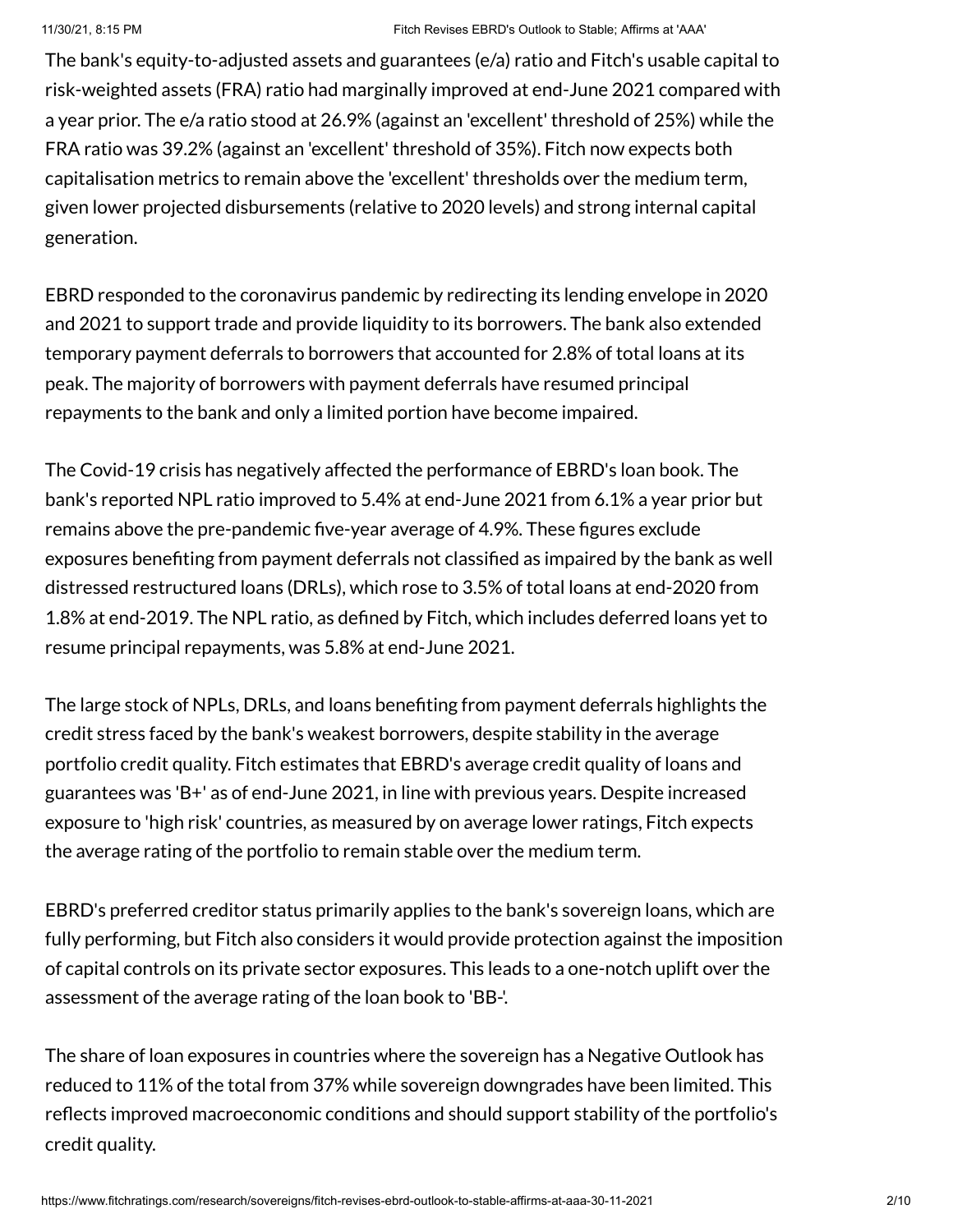Fitch expects EBRD to operate with a higher level of NPLs (close to but above 6%) over the medium term relative to the historical trend. This partly reflects the lingering effects from the Covid-19 crisis as well as the bank's expansion and focus on 'high risk' countries.

NPLs in Turkey (BB-/Stable), the Southern and Eastern Mediterranean (SEMED) region, which includes Egypt (B+/Stable), Jordan (BB-/Negative), Morocco (BB+/Stable), Tunisia (B-/Negative), and Lebanon (RD), and Central Asia, which includes Kazakhstan (BBB/Stable), Kyrgyz Republic (NR), Mongolia (B/Stable), Tajikistan (NR), Turkmenistan (NR), and Uzbekistan (BB-/Stable), account for 70% of the bank's total NPLs, despite these countries only accounting for 40% of loans.

Undisbursed loan commitments to these regions are higher than the existing stock and account for 50% of the total. This may put further pressure on the bank's NPL ratio given higher NPL rates compared with other regions in which the bank operates in. Furthermore, the bank is also exploring options to invest in Iraq (B-/Stable) and Sub-Saharan Africa, which could also negatively affect asset quality prospects.

Despite 'moderate' credit risks, Fitch's assessment of EBRD's 'low' risk profile is also supported by the bank's 'very low' obligor concentration metrics, 'excellent' risk management policies and 'very low' market risk exposure.

EBRD's liquidity is assessed at 'aaa'. The bank's coverage of short-term debt by liquid assets was 2.7x at end-June 2021 and is expected to remain above the 1.5x threshold that we deem as 'excellent' coverage. EBRD operates with a higher level of treasury assets (45% of total assets at end-June 2021) than comparable peers and this weighs positively on our assessment on liquidity. The quality of treasury assets is 'strong', with the share of treasury assets rated 'AAA'-'AA' at 58% as of end-June 2021. In Fitch's view, EBRD has 'excellent' access to capital markets.

Fitch assesses EBRD's business profile as medium risk, balancing the high share of nonsovereign financing and an increased focus on less advanced economies with the high quality of governance and the importance of its public mandate. The latter was illustrated by the bank's response to the pandemic, which played a key role in providing liquidity support and financial advice to its borrowers. The operating environment is also assessed as medium risk, reflecting the moderate average credit quality and political risk in most countries of operations, as measured by the World Bank governance indicators, and strong operational support from member states.

# RATING SENSITIVITIES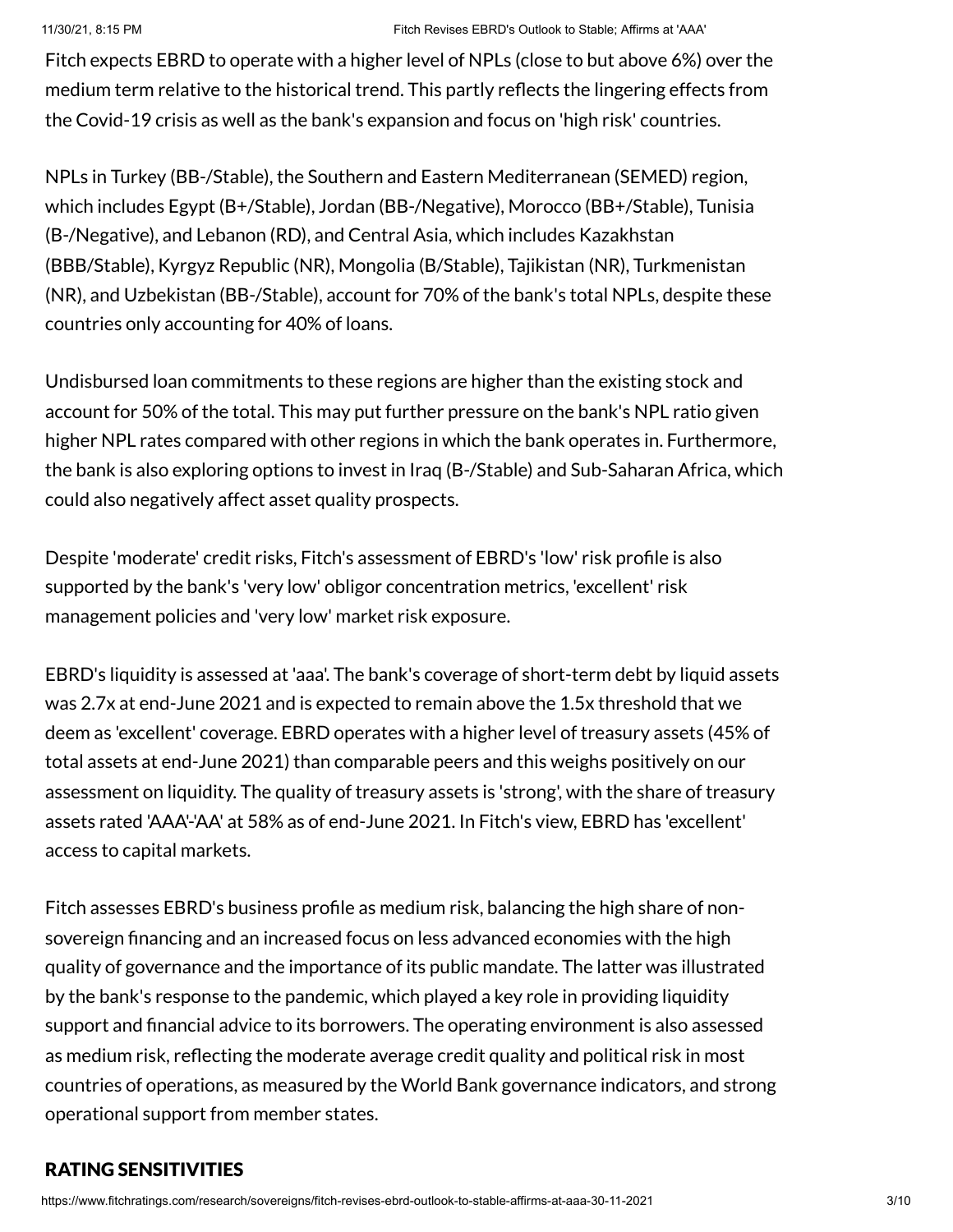#### **Factors that could, individually or collectively, lead to positive rating action/upgrade:**

The rating is at the highest level on Fitch's scale and cannot be upgraded.

#### **Factors that could, individually or collectively, lead to negative rating action/downgrade:**

- Solvency (Capitalisation): A decline in capitalisation metrics with an equity to assets and guarantees ratio sustained at a level below 25% or a FRA ratio below 35%. This would affect our 'excellent' capitalisation assessment. This could be driven by further losses, faster-than-expected growth, and/or a significant increase in risk-weighted assets.

- Solvency (Risk): Sustained higher levels of NPLs (above 6%) leading to significant credit losses, a breach of preferred creditor status on sovereign loans, or a decline in the average rating of loans and guarantees below 'B+'. This could stem from substantial and protracted credit quality deterioration in one or several countries of operations of EBRD, weakerthan-expected performance on deferred/restructured loans, and/or higher exposure to borrowers in countries with lower creditworthiness.

#### BEST/WORST CASE RATING SCENARIO

International scale credit ratings of Sovereigns, Public Finance and Infrastructure issuers have a best-case rating upgrade scenario (defined as the 99th percentile of rating transitions, measured in a positive direction) of three notches over a three-year rating horizon; and a worst-case rating downgrade scenario (defined as the 99th percentile of rating transitions, measured in a negative direction) of three notches over three years. The complete span of best- and worst-case scenario credit ratings for all rating categories ranges from 'AAA' to 'D'. Best- and worst-case scenario credit ratings are based on historical performance. For more information about the methodology used to determine sectorspecific best- and worst-case scenario credit ratings, visit [https://www.fitchratings.com/site/re/10111579.](https://www.fitchratings.com/site/re/10111579)

#### Sources of Information

The sources of information used to assess these ratings were EBRD's financial statements and other information provided by EBRD.

# REFERENCES FOR SUBSTANTIALLY MATERIAL SOURCE CITED AS KEY DRIVER OF RATING

The principal sources of information used in the analysis are described in the Applicable Criteria.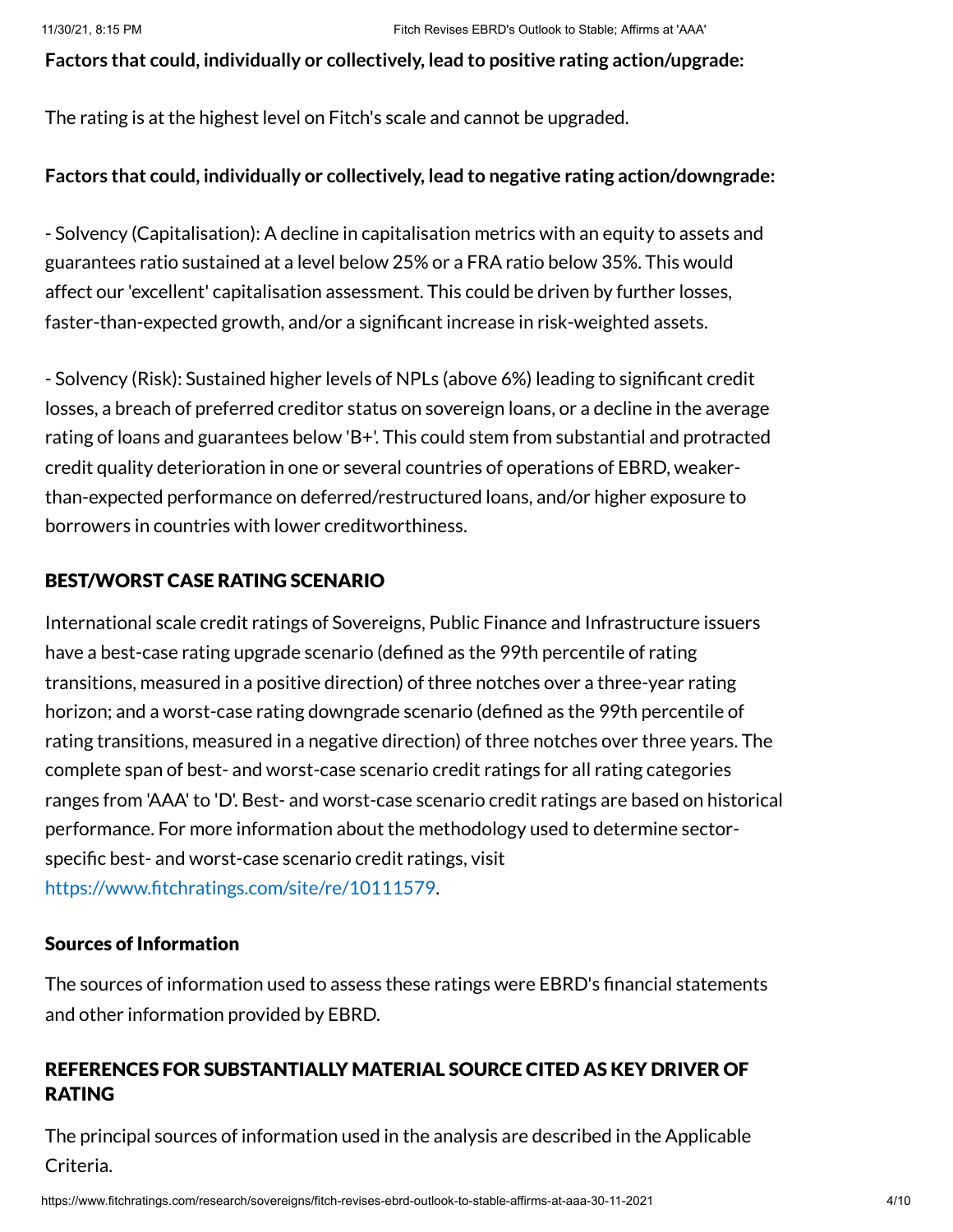#### ESG CONSIDERATIONS

EBRD has an ESG Relevance Score of '4' for 'Exposure to Social Impacts'. In order to provide temporary liquidity support, the bank has allowed payment deferral for some of its borrowers affected by the coronavirus crisis but that had not experienced payment delays before the deferral was granted. This has a negative impact on the credit profile, and is relevant to the ratings in conjunction with other factors.

EBRD has an ESG Relevance Score of '4' for 'Rule of Law, Institutional and Regulatory Quality'. All supranationals attract a score of '4' as they are neither subject to bank regulation nor supervised by an external authority. Instead, supranationals comply with their own set of prudential limits. Fitch pays particular attention to these internal prudential policies, including the bank's compliance with them. This has a negative impact on the credit profile, and is relevant to the ratings in conjunction with other factors.

Unless otherwise disclosed in this section, the highest level of ESG credit relevance is a score of '3'. This means ESG issues are credit-neutral or have only a minimal credit impact on the entity, either due to their nature or the way in which they are being managed by the entity. For more information on Fitch's ESG Relevance Scores, visit [www.fitchratings.com/esg](http://www.fitchratings.com/esg)

| <b>ENTITY/DEBT <math>\div</math></b>                   | RATING $\div$                                          | <b>PRIOR <math>\div</math></b>           |
|--------------------------------------------------------|--------------------------------------------------------|------------------------------------------|
| European Bank for<br>Reconstruction and<br>Development | LT IDR<br><b>AAA Rating Outlook Stable</b><br>Affirmed | <b>AAA Rating</b><br>Outlook<br>Negative |
|                                                        | <b>STIDR</b><br>$F1+$<br>Affirmed                      | $F1+$                                    |
| senior unsecured                                       | Affirmed<br>LT.<br>AAA                                 | <b>AAA</b>                               |
| senior unsecured                                       | <b>ST</b><br>$F1+$<br>Affirmed                         | $F1+$                                    |

#### RATING ACTIONS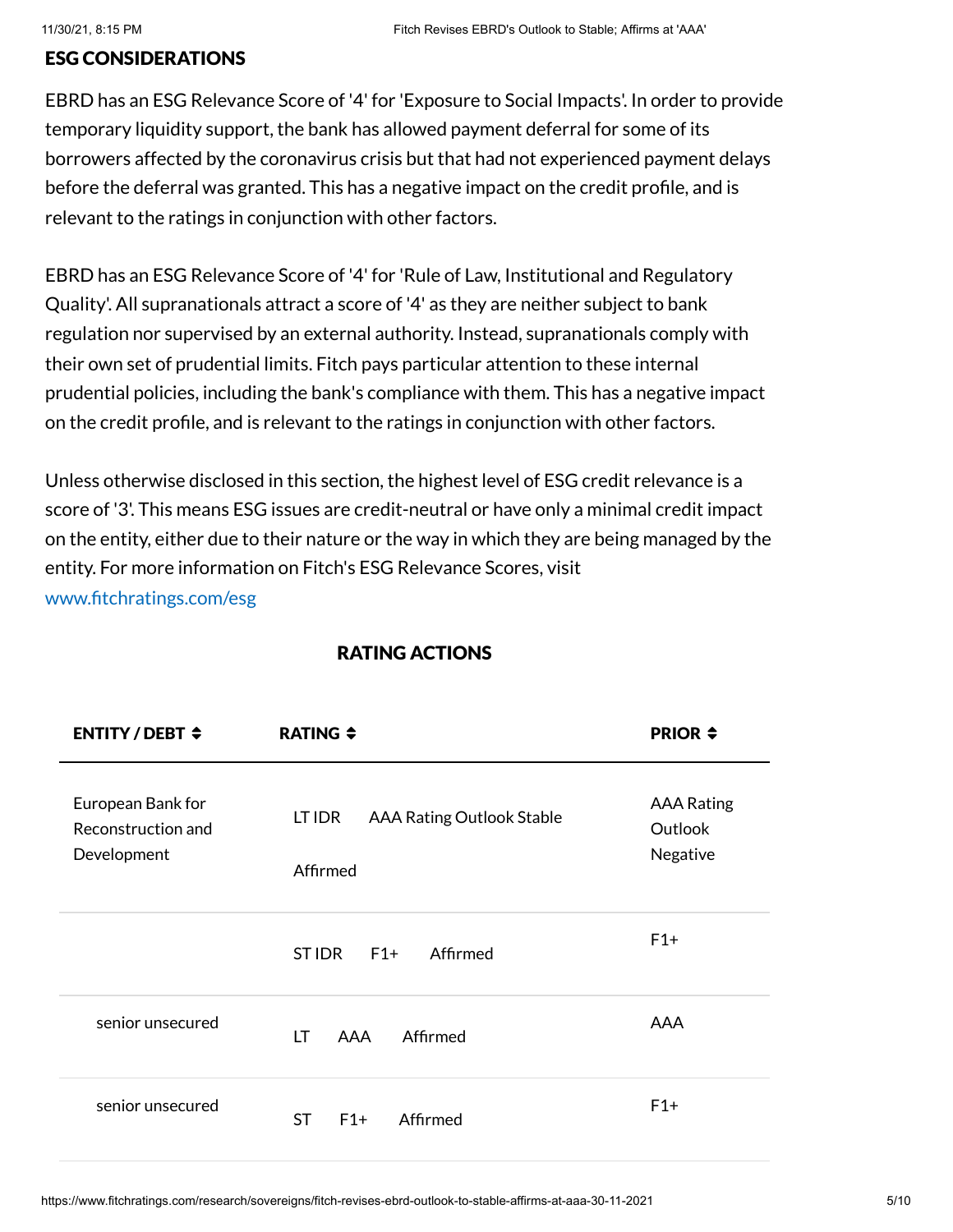#### VIEW ADDITIONAL RATING DETAILS

# FITCH RATINGS ANALYSTS

#### **Enrique Bernardez, CFA**

Director Primary Rating Analyst +44 20 3530 1964 enrique.bernardez@fitchratings.com Fitch Ratings Ltd 30 North Colonnade, Canary Wharf London E14 5GN

#### **Nick Perry**

Associate Director Secondary Rating Analyst +40 20 3530 2727 nick.perry@fitchratings.com

#### **Michele Napolitano**

Senior Director Committee Chairperson +44 20 3530 1882 michele.napolitano@fitchratings.com

# MEDIA CONTACTS

**Peter Fitzpatrick** London +44 20 3530 1103 peter.fitzpatrick@thefitchgroup.com

Additional information is available on [www.fitchratings.com](http://www.fitchratings.com/)

# PARTICIPATION STATUS

The rated entity (and/or its agents) or, in the case of structured finance, one or more of the transaction parties participated in the rating process except that the following issuer(s), if any, did not participate in the rating process, or provide additional information, beyond the issuer's available public disclosure.

# APPLICABLE CRITERIA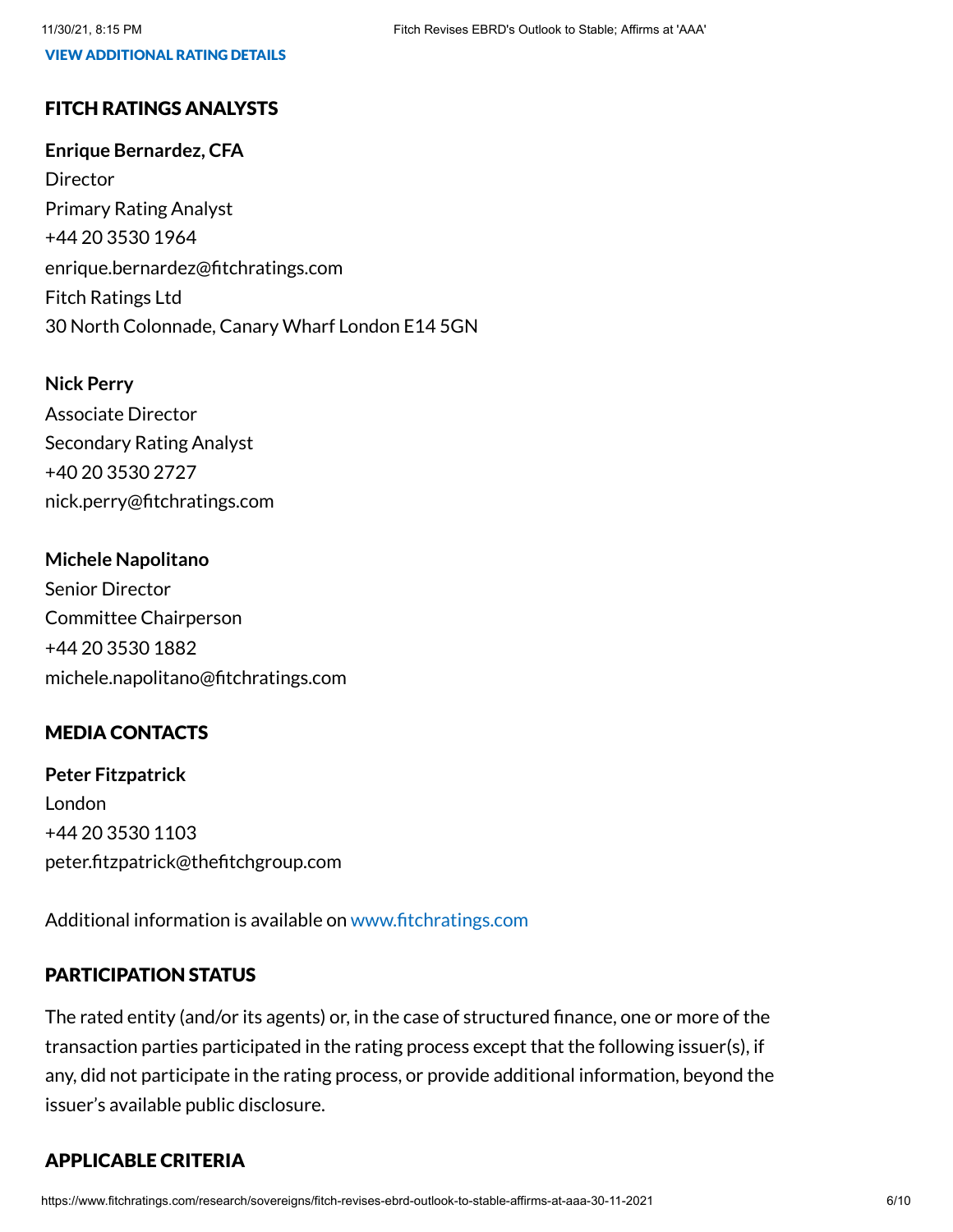[Supranationals](https://www.fitchratings.com/research/sovereigns/supranationals-rating-criteria-20-05-2021) Rating Criteria (pub. 20 May 2021) (including rating assumption sensitivity)

# ADDITIONAL DISCLOSURES

[Dodd-Frank](https://www.fitchratings.com/research/sovereigns/fitch-revises-ebrd-outlook-to-stable-affirms-at-aaa-30-11-2021/dodd-frank-disclosure) Rating Information Disclosure Form Solicitation Status [Endorsement](#page-9-0) Policy

# ENDORSEMENT STATUS

European Bank for Reconstruction and Development UK Issued, EU Endorsed

### **DISCLAIMER**

ALL FITCH CREDIT RATINGS ARE SUBJECT TO CERTAIN LIMITATIONS AND DISCLAIMERS. PLEASE READ THESE LIMITATIONS AND DISCLAIMERS BY FOLLOWING THIS LINK: [HTTPS://WWW.FITCHRATINGS.COM/UNDERSTANDINGCREDITRATINGS](https://www.fitchratings.com/UNDERSTANDINGCREDITRATINGS). IN ADDITION, THE FOLLOWING [HTTPS://WWW.FITCHRATINGS.COM/RATING-](https://www.fitchratings.com/rating-definitions-document)DEFINITIONS-DOCUMENT DETAILS FITCH'S RATING DEFINITIONS FOR EACH RATING SCALE AND RATING CATEGORIES, INCLUDING DEFINITIONS RELATING TO DEFAULT. PUBLISHED RATINGS, CRITERIA, AND METHODOLOGIES ARE AVAILABLE FROM THIS SITE AT ALL TIMES. FITCH'S CODE OF CONDUCT, CONFIDENTIALITY, CONFLICTS OF INTEREST, AFFILIATE FIREWALL, COMPLIANCE, AND OTHER RELEVANT POLICIES AND PROCEDURES ARE ALSO AVAILABLE FROM THE CODE OF CONDUCT SECTION OF THIS SITE. DIRECTORS AND SHAREHOLDERS RELEVANT INTERESTS ARE AVAILABLE AT [HTTPS://WWW.FITCHRATINGS.COM/SITE/REGULATORY](https://www.fitchratings.com/site/regulatory). FITCH MAY HAVE PROVIDED ANOTHER PERMISSIBLE SERVICE OR ANCILLARY SERVICE TO THE RATED ENTITY OR ITS RELATED THIRD PARTIES. DETAILS OF PERMISSIBLE SERVICE(S) FOR WHICH THE LEAD ANALYST IS BASED IN AN ESMA- OR FCA-REGISTERED FITCH RATINGS COMPANY (OR BRANCH OF SUCH A COMPANY) OR ANCILLARY SERVICE(S) CAN BE FOUND ON THE ENTITY SUMMARY PAGE FOR THIS ISSUER ON THE FITCH RATINGS WEBSITE.

#### READ LESS

# COPYRIGHT

Copyright © 2021 by Fitch Ratings, Inc., Fitch Ratings Ltd. and its subsidiaries. 33 Whitehall Street, NY, NY 10004. Telephone: 1-800-753-4824, (212) 908-0500. Fax: (212) 480-4435. Reproduction or retransmission in whole or in part is prohibited except by permission. All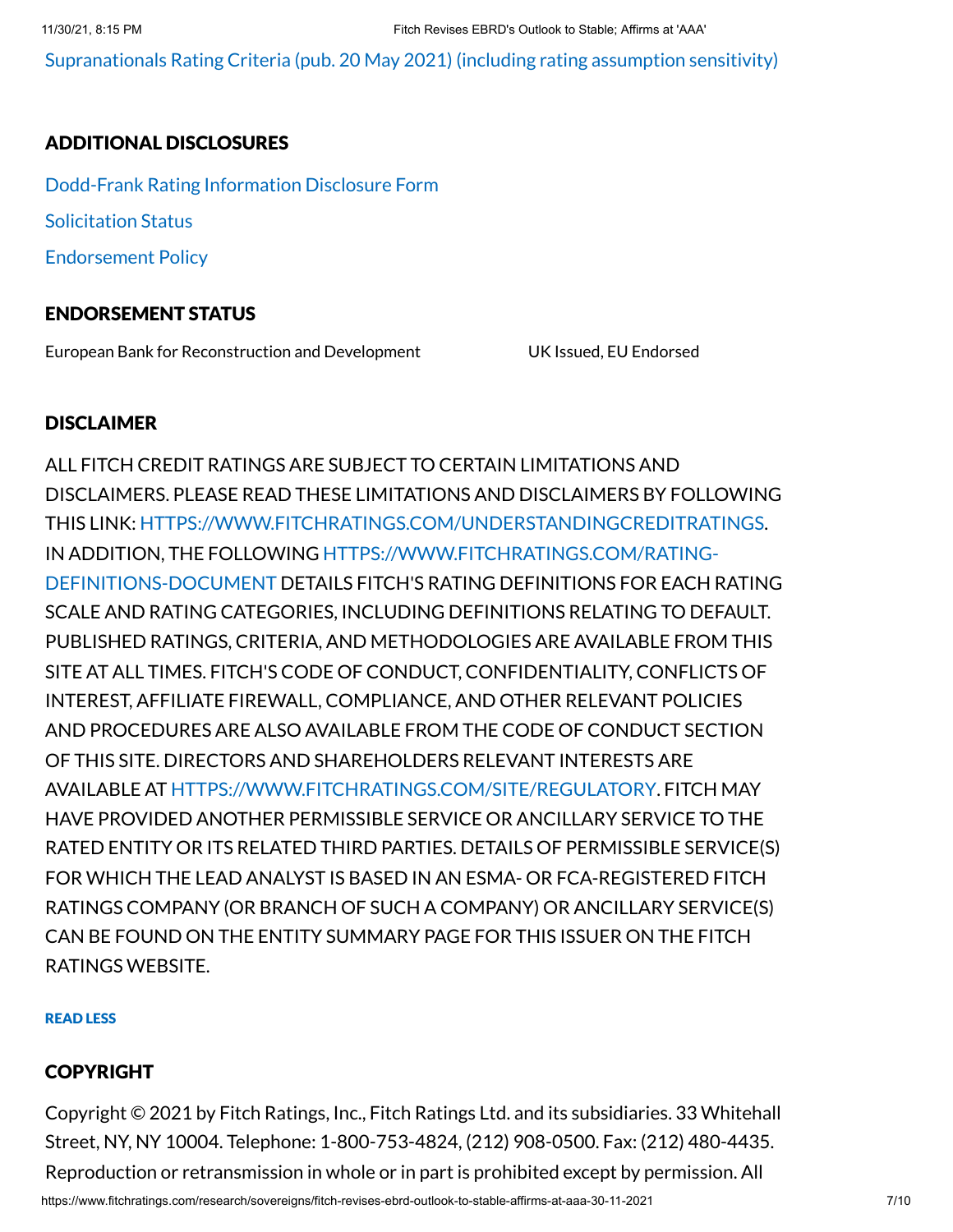rights reserved. In issuing and maintaining its ratings and in making other reports (including forecast information), Fitch relies on factual information it receives from issuers and underwriters and from other sources Fitch believes to be credible. Fitch conducts a reasonable investigation of the factual information relied upon by it in accordance with its ratings methodology, and obtains reasonable verification of that information from independent sources, to the extent such sources are available for a given security or in a given jurisdiction. The manner of Fitch's factual investigation and the scope of the thirdparty verification it obtains will vary depending on the nature of the rated security and its issuer, the requirements and practices in the jurisdiction in which the rated security is offered and sold and/or the issuer is located, the availability and nature of relevant public information, access to the management of the issuer and its advisers, the availability of preexisting third-party verifications such as audit reports, agreed-upon procedures letters, appraisals, actuarial reports, engineering reports, legal opinions and other reports provided by third parties, the availability of independent and competent third- party verification sources with respect to the particular security or in the particular jurisdiction of the issuer, and a variety of other factors. Users of Fitch's ratings and reports should understand that neither an enhanced factual investigation nor any third-party verification can ensure that all of the information Fitch relies on in connection with a rating or a report will be accurate and complete. Ultimately, the issuer and its advisers are responsible for the accuracy of the information they provide to Fitch and to the market in offering documents and other reports. In issuing its ratings and its reports, Fitch must rely on the work of experts, including independent auditors with respect to financial statements and attorneys with respect to legal and tax matters. Further, ratings and forecasts of financial and other information are inherently forward-looking and embody assumptions and predictions about future events that by their nature cannot be verified as facts. As a result, despite any verification of current facts, ratings and forecasts can be affected by future events or conditions that were not anticipated at the time a rating or forecast was issued or affirmed. The information in this report is provided "as is" without any representation or warranty of any kind, and Fitch does not represent or warrant that the report or any of its contents will meet any of the requirements of a recipient of the report. A Fitch rating is an opinion as to the creditworthiness of a security. This opinion and reports made by Fitch are based on established criteria and methodologies that Fitch is continuously evaluating and updating. Therefore, ratings and reports are the collective work product of Fitch and no individual, or group of individuals, is solely responsible for a rating or a report. The rating does not address the risk of loss due to risks other than credit risk, unless such risk is specifically mentioned. Fitch is not engaged in the offer or sale of any security. All Fitch reports have shared authorship. Individuals identified in a Fitch report were involved in, but are not solely responsible for, the opinions stated therein. The individuals are named for contact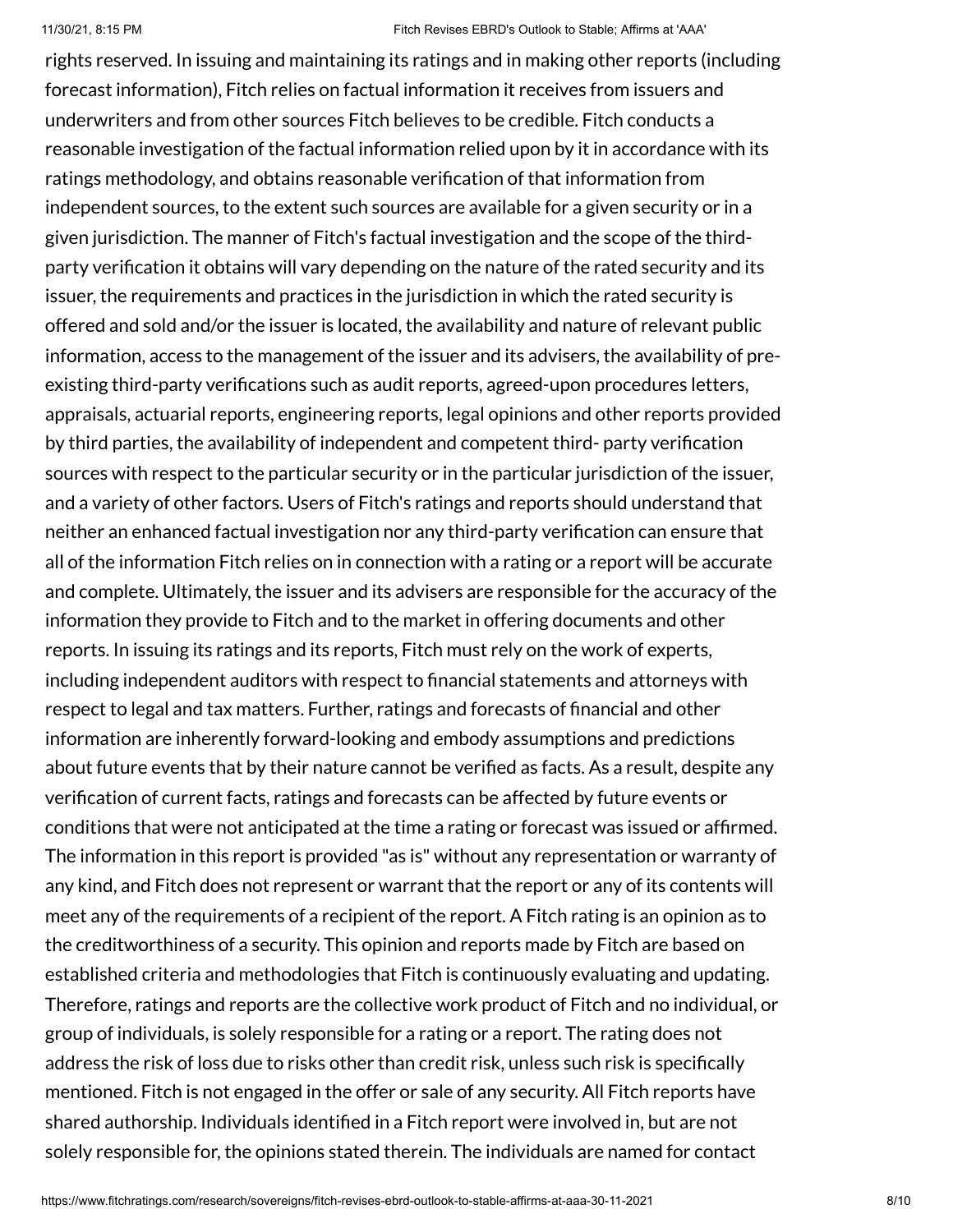purposes only. A report providing a Fitch rating is neither a prospectus nor a substitute for the information assembled, verified and presented to investors by the issuer and its agents in connection with the sale of the securities. Ratings may be changed or withdrawn at any time for any reason in the sole discretion of Fitch. Fitch does not provide investment advice of any sort. Ratings are not a recommendation to buy, sell, or hold any security. Ratings do not comment on the adequacy of market price, the suitability of any security for a particular investor, or the tax-exempt nature or taxability of payments made in respect to any security. Fitch receives fees from issuers, insurers, guarantors, other obligors, and underwriters for rating securities. Such fees generally vary from US\$1,000 to US\$750,000 (or the applicable currency equivalent) per issue. In certain cases, Fitch will rate all or a number of issues issued by a particular issuer, or insured or guaranteed by a particular insurer or guarantor, for a single annual fee. Such fees are expected to vary from US\$10,000 to US\$1,500,000 (or the applicable currency equivalent). The assignment, publication, or dissemination of a rating by Fitch shall not constitute a consent by Fitch to use its name as an expert in connection with any registration statement filed under the United States securities laws, the Financial Services and Markets Act of 2000 of the United Kingdom, or the securities laws of any particular jurisdiction. Due to the relative efficiency of electronic publishing and distribution, Fitch research may be available to electronic subscribers up to three days earlier than to print subscribers.

For Australia, New Zealand, Taiwan and South Korea only: Fitch Australia Pty Ltd holds an Australian financial services license (AFS license no. 337123) which authorizes it to provide credit ratings to wholesale clients only. Credit ratings information published by Fitch is not intended to be used by persons who are retail clients within the meaning of the Corporations Act 2001

Fitch Ratings, Inc. is registered with the U.S. Securities and Exchange Commission as a Nationally Recognized Statistical Rating Organization (the "NRSRO"). While certain of the NRSRO's credit rating subsidiaries are listed on Item 3 of Form NRSRO and as such are authorized to issue credit ratings on behalf of the NRSRO (see

[https://www.fitchratings.com/site/regulatory\)](https://www.fitchratings.com/site/regulatory), other credit rating subsidiaries are not listed on Form NRSRO (the "non-NRSROs") and therefore credit ratings issued by those subsidiaries are not issued on behalf of the NRSRO. However, non-NRSRO personnel may participate in determining credit ratings issued by or on behalf of the NRSRO.

#### READ LESS

# SOLICITATION STATUS

The ratings above were solicited and assigned or maintained by Fitch at the request of the rated entity/issuer or a related third party. Any exceptions follow below.